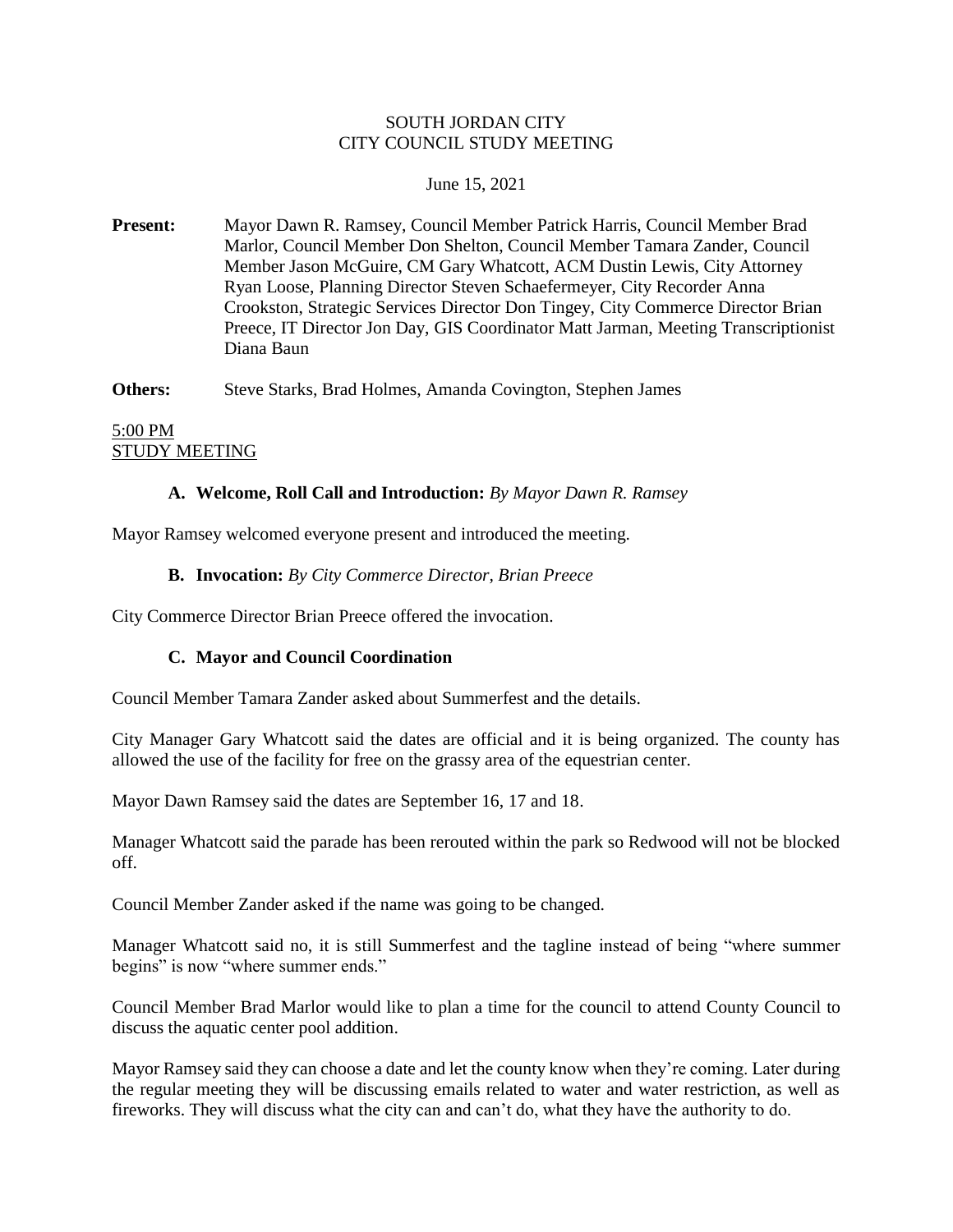Council Member Don Shelton said Western Growth Coalition will be this coming Monday at 4:30p.m.

Council Member Zander asked about having the next city council meeting at Station 64 as discussed.

Manager Whatcott said the agenda has a number of public hearings that could be controversial and may bring a number of residents. As they've seen before in similar situations that may create an issue with moving the location. The general meeting will be back at City Hall, but they will still have the tour during the work meeting.

# **D. Discussion/Review of Regular Council Meeting**

Mayor Ramsey said they will be approving the final budget, updating the cost of service fee which was reviewed at the last meeting and the RDA budget. Jazz player Jordan Clarkson who received the 2020-21 NBA Sixth Man award lives in South Jordan and there will be a resolution to congratulate him. The city has worked with his mother and neighbors to make this happen as they do not want to make a huge public deal about where he lives, but want to recognize his achievements.

**Council Member Zander motioned to recess the Council Study Meeting and move to the Redevelopment Agency Study Meeting. Council Member Shelton seconded the motion. The vote was unanimous in favor.**

## *RECESS CITY COUNCIL STUDY MEETING AND MOVE TO REDEVELOPMENT AGENCY STUDY MEETING*

**Council Member Marlor motioned to move to a closed session to discuss the purchase, exchange, or lease of real property. Council Member Shelton seconded the motion. The vote was unanimous in favor.**

**E. Redevelopment Agency Executive Closed Session:** Discussion of the purchase, exchange, or lease of real property.

# *ADJOURN CLOSED SESSION AND RETURN TO REDEVELOPMENT AGENCY STUDY MEETING*

**Council Member Zander motioned to adjourn the Redevelopment Agency study meeting and return to the regular City Council study meeting. Council Member Shelton seconded the motion. The vote was unanimous in favor.**

## *ADJOURN REDEVELOPMENT AGENCY STUDY MEETING AND RETURN TO CITY COUNCIL STUDY MEETING*

**F. Presentation Item:** Bangerter Environmental Traffic Study. *(By UDOT, Brian Allen)*

Mayor Ramsey said we do not have enough time left in this meeting to address Item F.

City Attorney Ryan Loose said in the motion to close this meeting they will need to amend this agenda to move that item, and then amend the agenda at the start of the next meeting to add this in